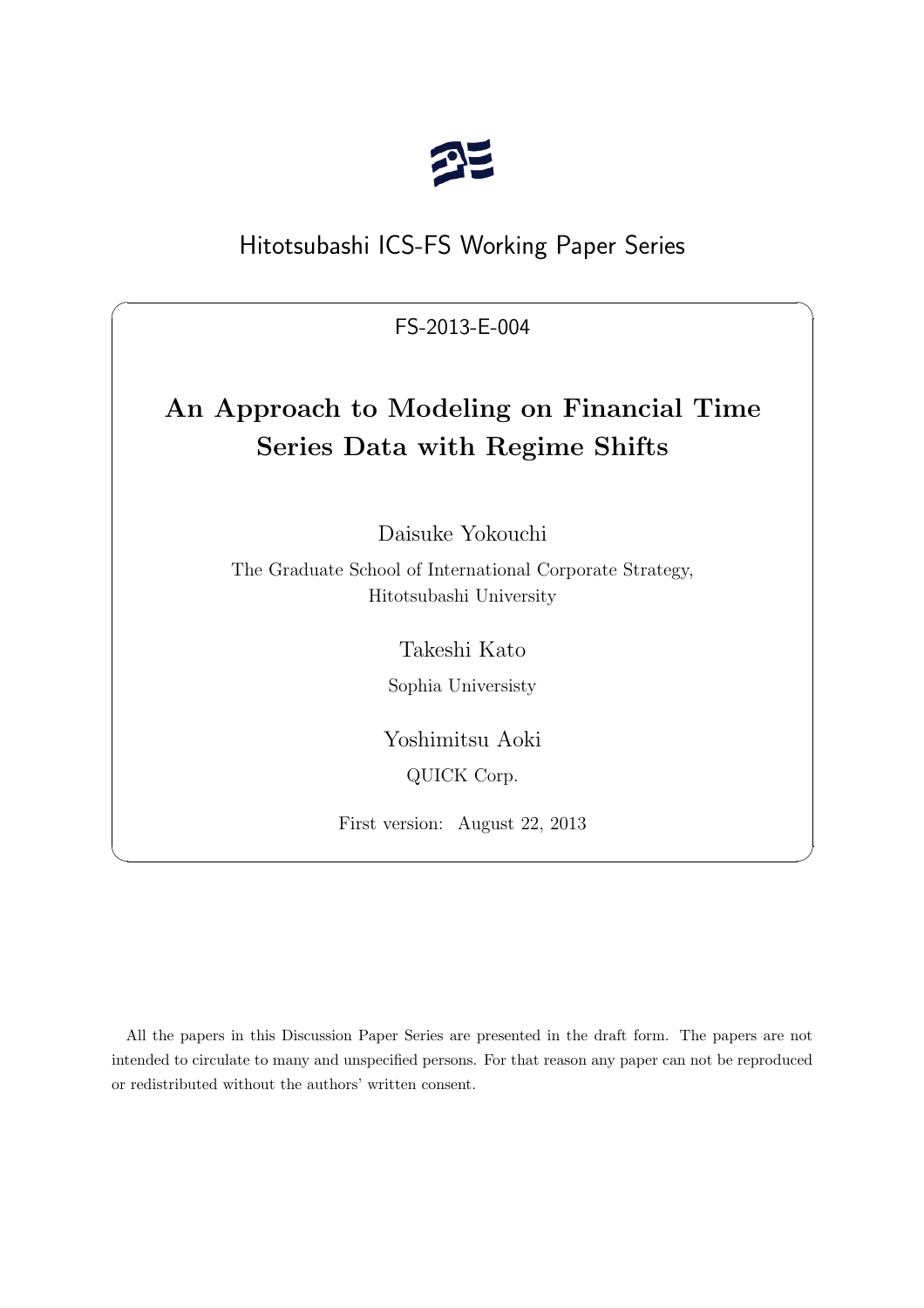## An Approach to Modeling on Financial Time Series Data with Regime Shifts

Daisuke Yokouchi*<sup>∗</sup>* , Takeshi Kato*†* ,Yoshimitsu Aoki *‡*

#### **Abstract**

This paper proposes a new method to analyze time series data with regime shifts and makes the following three contributions: (1) it suggests an exponential weighted estimation algorithm for autoregressive model with time varying coefficients, (2) it gives a visualization technique of structural change points and an outlier measure based on the Mahalanobis distance and (3) it illustrates that our method works for hedge fund return data and high frequency FX data.

#### **1 Introduction**

Many financial time series often show abrupt breaks in their behavior coming from some events like financial crisis or government policy change. Researchers and practicians regard the time series as ones with several regimes shifts, model the behavior by using some time series models, and have applied the obtained model for its prediction, risk measurement and so on. The Hidden Markov (HM) model as originated by L.E. Baum and T. Petrie [1] is one of the most famous models used for such a purpose and called regime switching model in financial literatures.

The most common HM model in financial literatures is HM autoregressive model which is enabled to switch among several autoregressive (AR) models with different parameters [3][4]. In order to fit this kind of HM model, the

*<sup>∗</sup>*Hitotsubashi University, yokouchi@ics.hit-u.ac.jp, Japan

*<sup>†</sup>*Sophia Universisty, tkskato@sophia.ac.jp, Japan

*<sup>‡</sup>*QUICK Corp., yo-aoki@ism.ac.jp, Japan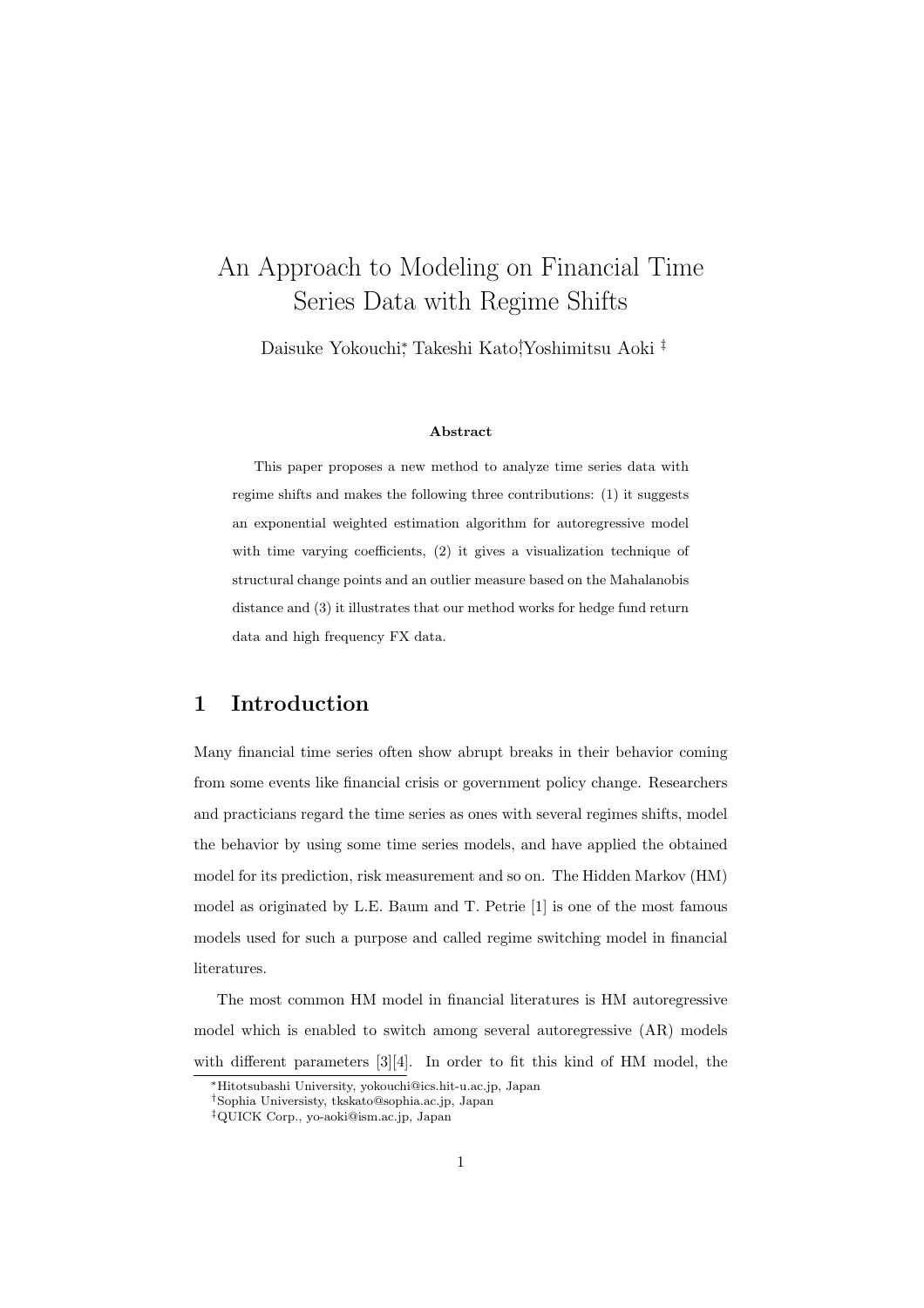number of regimes during data term must be explicitly countable. However, it is not so easy to reveal the correct number through statistical data analysis. In addition, if the obtained number of regimes was large, it is quite difficult in fitting the HM model to the data.

GARCH family models and AR model with time varying coefficients have been also applied to represent a time series with regime shift. This is because their time varying parameters including volatility can absorb the differences among each models in all the regimes. However, by using these models, another problem may arise such as the difficulty in catching the regime shifts when they occur from variation of parameters in the charts. In other words, unlike the HM model, these models are not enough to detect change points of regimes.

Moreover, the research works so far assume normal distribution for error term of the models. Consequently those models are not robust to outliers which are often observed at regime switching points like financial crises, to some greater or lesser degree. Therefore the models often don't work for a while after the regime shift happened.

One of the methods to delete infections by outliers is to utilize weighted methods of moments. Some researchers or practicians occasionally take advantage of Exponentially Weighted Moving Average (EWMA), especially for estimation of historical volatility. This is because the EWMA puts more weights on more recent observations. This technique makes the method more robust to outliers by adjusting a parameter of the weight. But it is available for estimation of moments only although its computational cost is low. Another solution to robustness is to replace the normal distribution of the error term to another fattailed one. Some researchers and practicians often adopt this solution, although it can not solve the issue about change point detection as we mentioned. In addition, since its calculation cost is generally expensive, it is not cost-effective to fit this kind of model to big amounts of time series data, for example, tick data generated from real time trading for foreign exchange (FX) in milliseconds.

In summary, the models stated above have both advantages and disadvan-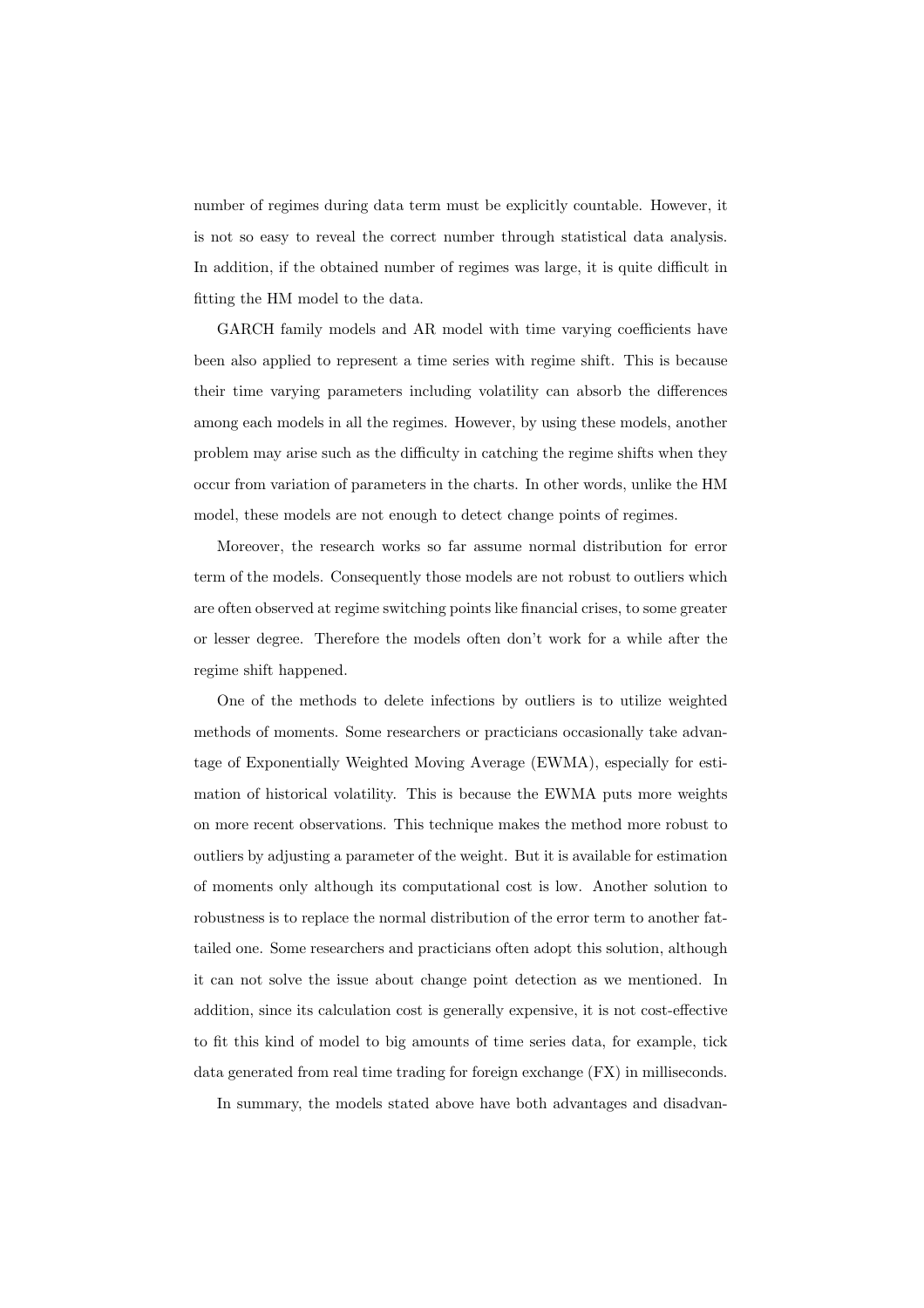tages to represent timeseries with regime shifts. In order to resolve the disadvantages and to handle big data which we would have no other choice but to deal with in the near future, we have to take the following points into consideration:

- *•* a time weighted estimation method for time series model with time varying parameters which enables us to do high-speed calculation applicable for real time model estimation of tick data, and
- an index for detecting a time point of regime shift from the fitted model.

In this paper, we propose a new framework consisting of the two components, a real-time estimation method for  $AR(k)$  model with time varying parameters and a change point detection index created from the model fitting.

### **2 Our framework**

## **2.1 An estimation algorithm for AR(k) model with time varying parameters**

We assume that  $x_t$   $(t = 1, 2, ..., T)$  are observations from  $AR(k)$  model

$$
x_t - \mu_t = \sum_{i=1}^k a_{t,i} (x_{t-i} - \mu_{t-i}) + \varepsilon_t \tag{1}
$$

where  $\varepsilon_t \sim N(0, \sigma_t^2)$  and *k* is a positive integer. In order to estimate the time varying parameters  $\mu_t, a_{t,i}, \sigma_t^2$  from data up to time *t*, we develop a parameter estimation algorithm based on Yule-Walker equations and idea of EWMA. Note that in this paper we use n-period EWMA  $\bar{x}_n$  at  $t$  defined by Robert([6]) as

$$
\bar{x}_n = \frac{x_t + rx_{t-1} + r^2 x_{t-2} + \dots + r^{n-1} x_{t-n-1}}{1 + r + r^2 + \dots + r^{n-1}} \approx r \bar{x}_{n-1} + (1-r)x_t \quad (n \to \infty)
$$
\n(2)

The basic concept of our algorithm is quite simple. In short, for every *t*, exponentially weighted mean and autocovariances are calculated from data up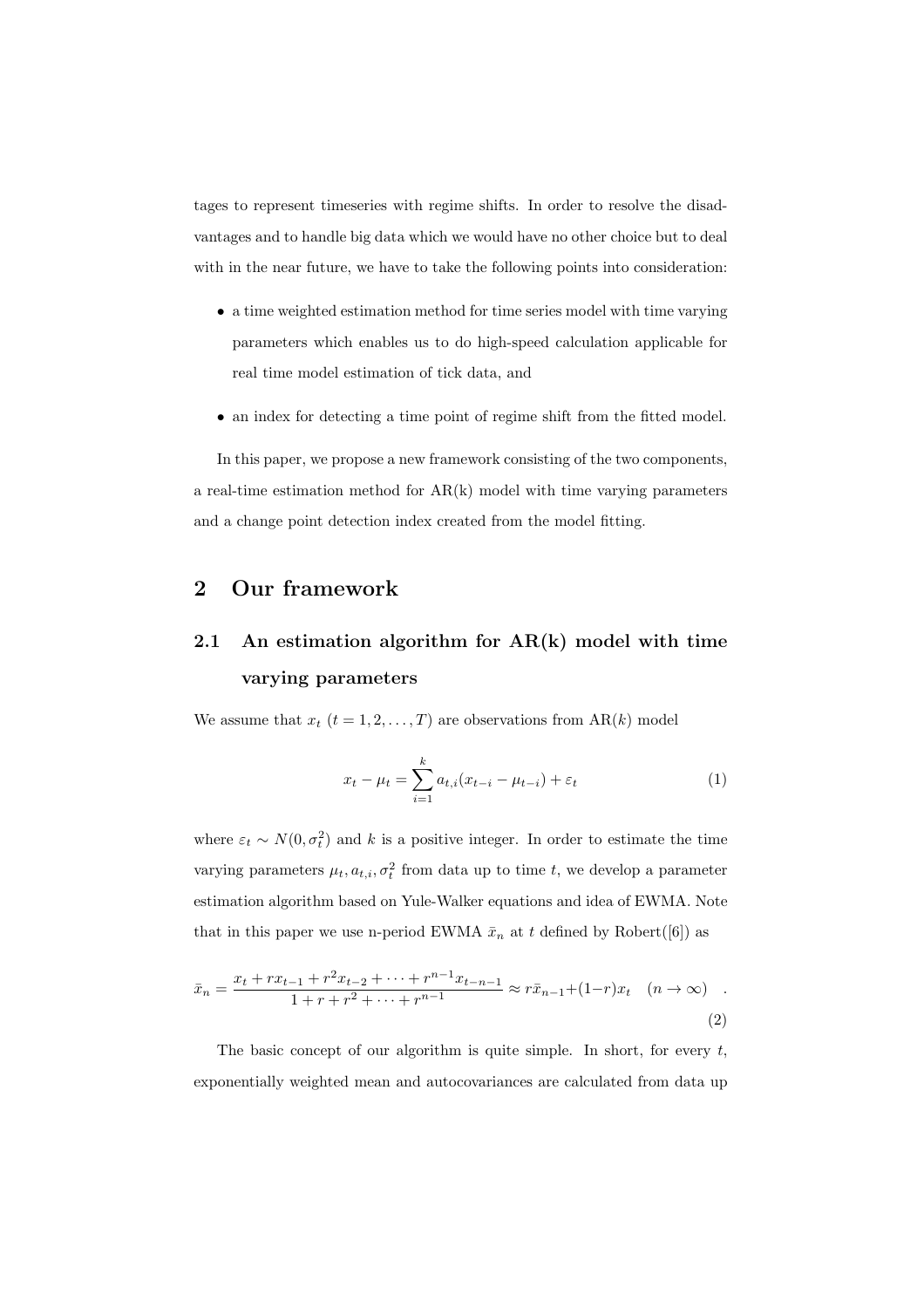to *t*, substituted the autocovariances into Yule-Walker equations, and solve the equations in order to obtain an estimation of time varying coefficient *at,i*.

The following shows the details of our algorithm.

 $\sqrt{2}$ 

Let 
$$
l > k
$$
 be a positive integer. Set initial values to  
\n
$$
\hat{\mu}_l = \frac{1}{l} \sum_{m=1}^l x_m
$$
\n
$$
C_{l,j} = \frac{1}{l} \sum_{m=j+1}^l (x_m - \hat{\mu}_l)(x_{m-j} - \hat{\mu}_l) \quad (j = 0, 1, ..., k)
$$

In addition let  $r \in (0,1)$  and  $\hat{a}_{l,j}$   $(j = 1,2,\ldots,k)$  be the solutions of Yule-Walker equation

$$
\sum_{i=1}^{k} \hat{a}_{l,j} C_{l,j-i} = C_{l,j} \quad (j = 1, 2, \dots, k)
$$

where  $C_{l,-m} = C_{l,m}$ . And an initival value of variance of the error term  $\varepsilon_t$ is set with

$$
\hat{\sigma}_l^2 = \frac{1}{l-k} \sum_{m=k+1}^l \left\{ (x_m - \hat{\mu}_l) - \sum_{i=1}^k a_{l,i} (x_{m-i} - \hat{\mu}_l) \right\}^2.
$$

For every  $t \quad (t = l + 1, l + 2, \ldots, T)$ , by using equation (2), calculate time varying mean

$$
\hat{\mu}_t = r\hat{\mu}_{t-1} + (1-r)x_t \quad , \tag{3}
$$

time varying autocovariance

$$
C_{t,j} = rC_{t-1,j} + (1-r)(x_t - \hat{\mu}_t)(x_{t-j} - \hat{\mu}_t) \quad (j = 0, 1, ..., k) \tag{4}
$$

 $\qquad \qquad \qquad$ 

and solve Yule-Walker equation with  $\hat{a}_{t,j}$   $(j = 1, 2, \ldots, k)$ .

Note that the equation (4) represents a kind of heteroskedastic structure. This is because  $C_{t,0}$  corresponds to an estimated value of  $\sigma_t$  and the estimate  $\hat{\sigma}_t$  is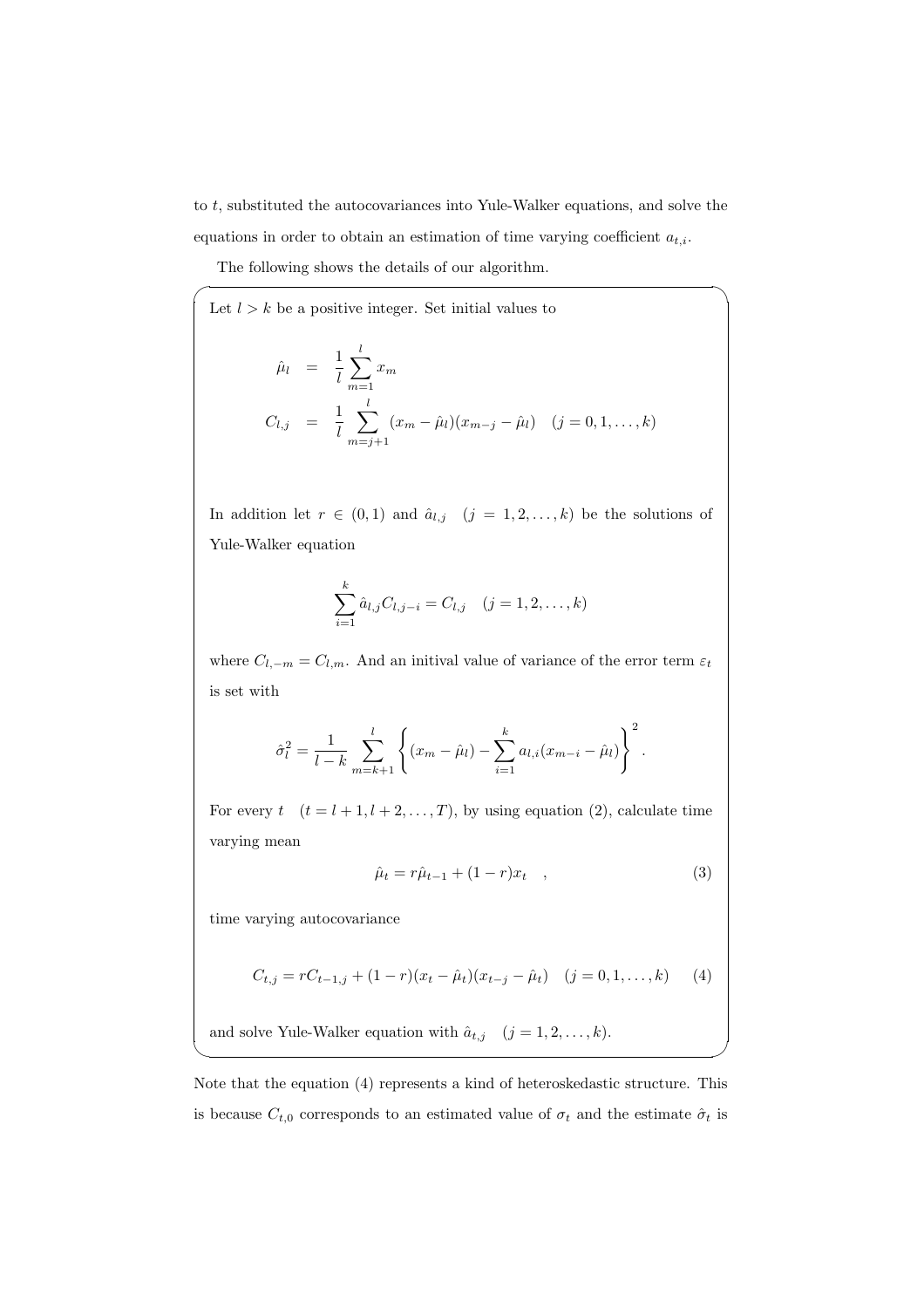dependent on  $\hat{\sigma}_{t-1}$ . And  $r\hat{\sigma}_{t-1}$  determines the persistence in volatitly similar to that of IGARCH(1,1) model: if volatility was high yesterday, it will be still high today.

#### **2.2 An index of change point detection**

Regime shifts in financial time series often occur when markets face with crisis or government abruptly change its policy. At the same time, prices and returns on many securities or bonds take extreme values, and the model estimated before the regime shift can not work in many cases. By observing this fact, we establish a method to detect a signal of such a regime shift by helping hand of outlier detection.

Self information, which is often called Shannon entropy [7], is one of the most famous criterion for outlier detection. It provides a measure of uncertainty in a random variable and is applied to statistical model selection. However, it is not available for continuous random variable like the error term of the equation (1). For gaussian random variable, Mahalanobis distance is well known as a powerful tool for outlier detection. The malahanobis distance  $D_m$  of a realization  $x$  of random variable  $X \sim N(\mu, \sigma^2)$  is defined as

$$
D_m(x) = \sqrt{\frac{(x-\mu)^2}{\sigma^2}} \quad . \tag{5}
$$

Then, we add the following procedures to our algorithm.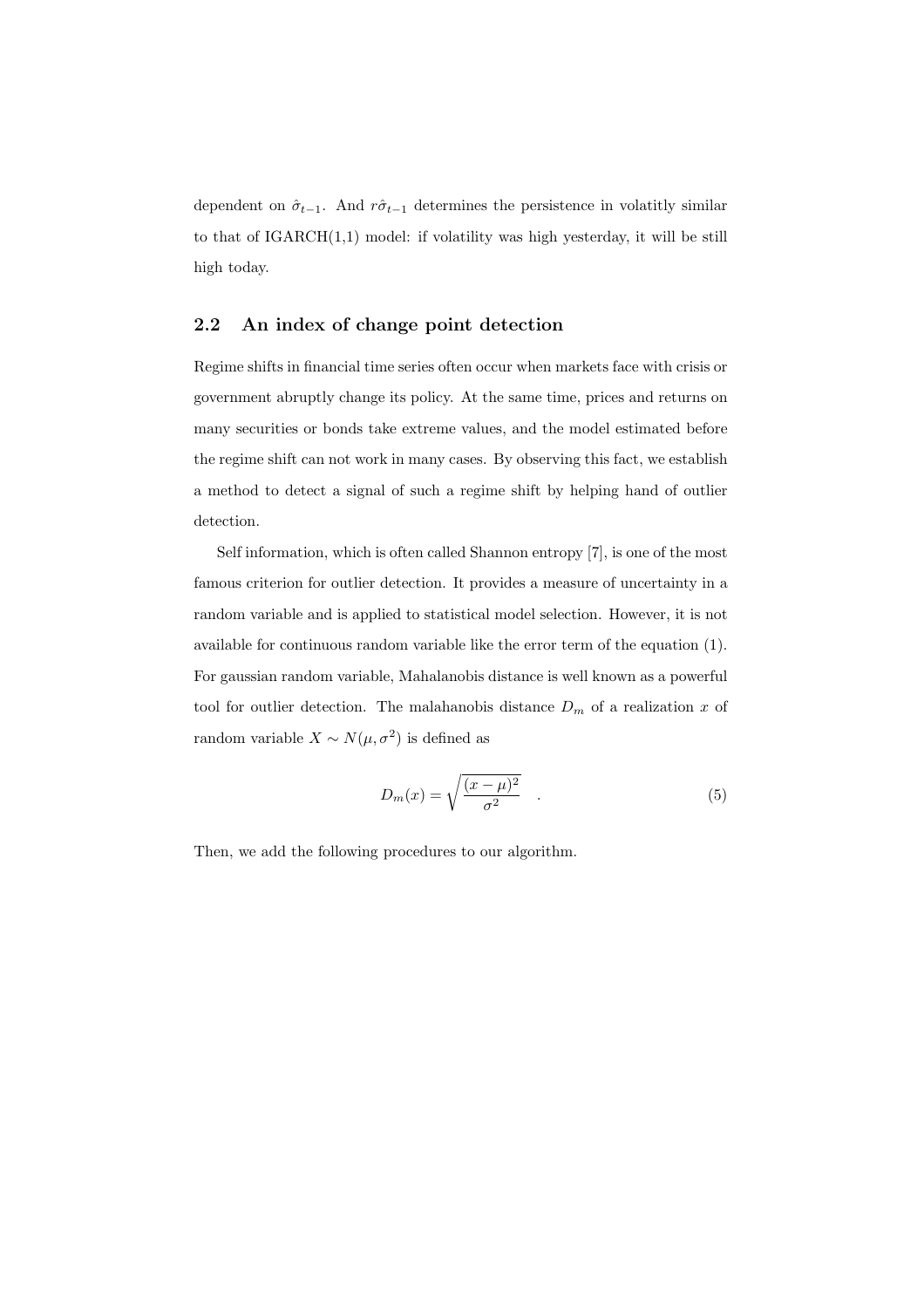If  $t + 1 \leq T$ , for every *t*, we calculate predicted value of  $x_{t+1}$  at time *t* 

$$
\hat{x}_{t+1} = \hat{\mu}_t + \sum_{i=1}^k a_{t,i} (x_{t-i+1} - \hat{\mu}_t)
$$

 $\sqrt{2}$ 

and the mahalanobis squared distance

$$
D_m^2(x_{t+1}) = \frac{(x_{t+1} - \hat{x}_{t+1})^2}{\hat{\sigma}_t^2} \quad . \tag{6}
$$

When  $D_m^2(x_{t+1})$  is quite large,  $x_{t+1}$  becomes a candidate of change point.

✒ ✑

In order to lay down a clear criterion to regard  $x_{t+1}$  as a change point or not, we can utilize  $\chi^2$  test since  $D_m^2 \sim \chi^2(1)$ . Determining a significant level of the  $\chi^2$  test, we can get rid of arbitrariness of its threshold adjustment.

### **3 Applications of our framework**

## **3.1 Application to monthly return data of hedge fund index**

We introduce an example of application of our framework to empirical data. In this section, we deal with monthly returns of HFRX global hedge fund index as an example. Hedge fund returns are said to be autocorrelated occasionally [2][5]. To check the fact of autoregressiveness, we calculated autoregressive models in a rolling method with 12 months data ending at the month *t*. Figure 1 illustrates the order of autoregression determined by AIC. It tells us monthly the return data of HFRX global hedge fund index seems to have a kind of time varying autoregressive structure since the order of AR increase and decrease as time goes on. Then, we considered that it is appropriate for fitting of our AR model with time varying parameters.

We use the return data of HFRX global hedge fund index from April 2003 to June 2010, and fit the model (1) for  $k = 1$  to the data by using statistical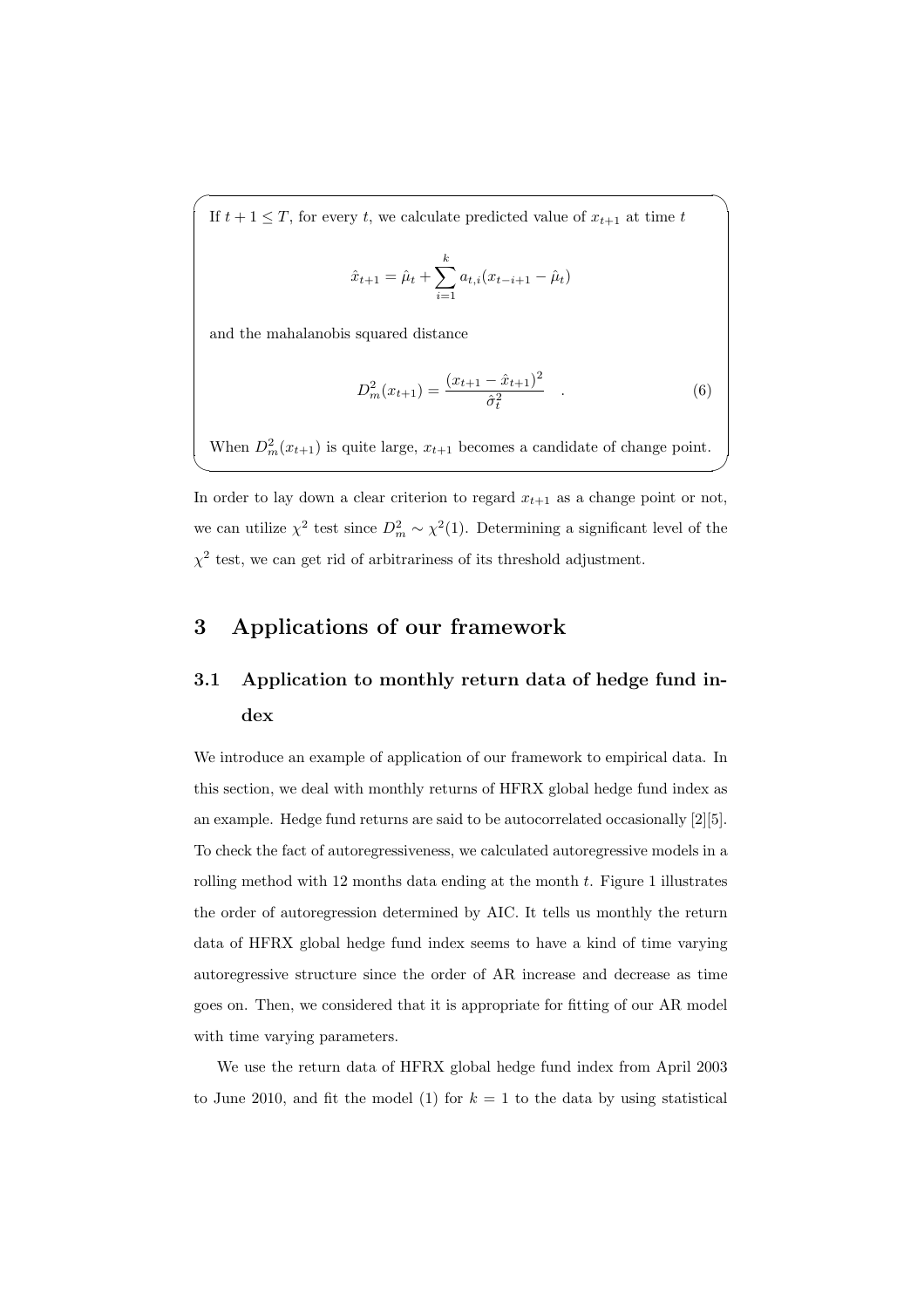

Figure 1: Rolling order of AR

computing environment R. Note that we rewrite the model  $(1)$  for  $k = 1$  as

$$
x_t = a_t + b_t x_{t-1} + \varepsilon_t \tag{7}
$$

for the convenience, and we call  $a_t$  "intercept" and  $b_t$  "coefficient".

The upper figure of Figure 5 illustrates the original series and each bar of the lower figure illustrates values of our change point indexes based on Mahalanobis distance for every observations. From the latter half of 2007 to the first half of 2008, somewhat large movements of our indices can be shown. And shortly after, the two large movements can be shown in the lower figure. The time of the two movements clearly corresponds to the time of Lehman's fall which we consider as a regime shift point. Figure 3.1 illustrates movements of time varying coefficients of the model  $(7)$ . The upper figure indicates  $b_t$  and the lower indicates  $a_t$ . After the Lehman's fall, the value of  $b_t$  is significantly increased, in fact, it is about double. So we found that the returns of HFRX global hedge fund index become more autocorrelated after the Lehman's fall. If  $a_t$  represents so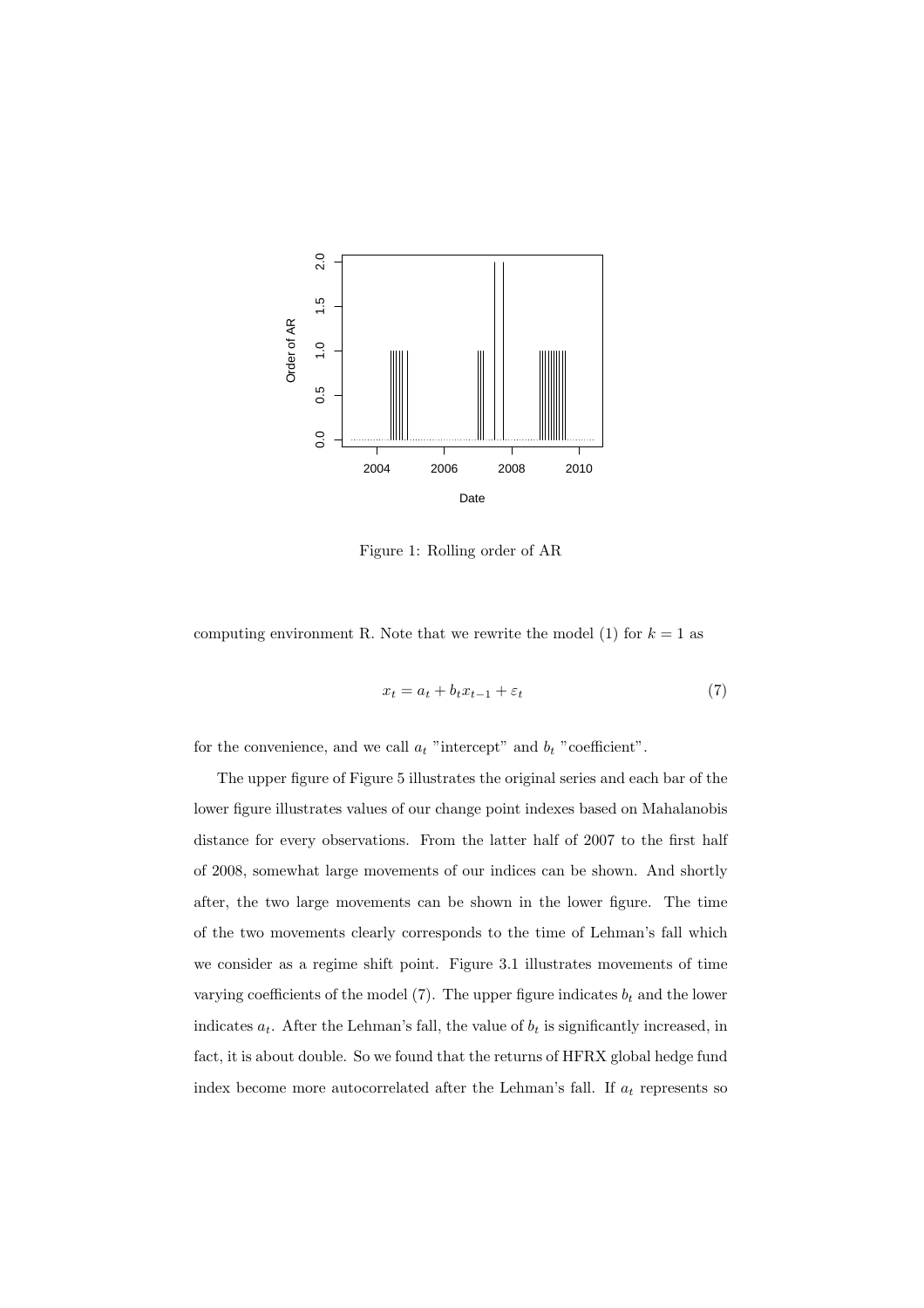

Figure 2: HFRX global hedge fund index and Mahalanobis distance

called "hedge fund alpha", we may consider that many hedge funds in the world have difficulty in generating absolute returns after the Lehman's fall because of its abrupt change for investment.

To verify the validity of our change point index, we statistically examine the data before and after the time when the change point index marked the extremely high values at September 2008 and October 2008. Firstly we eliminated the two records and divide the dataset into the two parts, period 1 from April 2004 to August 2008 and period 2 from November 2009 to June 2010. And we calcluate several descriptive statistics on the datasets and execute both Shapiro Wilk test of normality and Ljung Box test of autocorrelation. Table 1 shows the obtained values of sample mean, sample standard deviation and p values of the two tests. Sample means and standard deviations in the period 1 and 2 are very close to each other. Since the p values in the period 1 and 2 are larger than 0.1, the null hypothesis that returns are not autocorrelated is not rejected respectively. However period 1 has no normality and period 2 has normality since null hypothesis on period 1 is rejected at the significant level of 0.1. That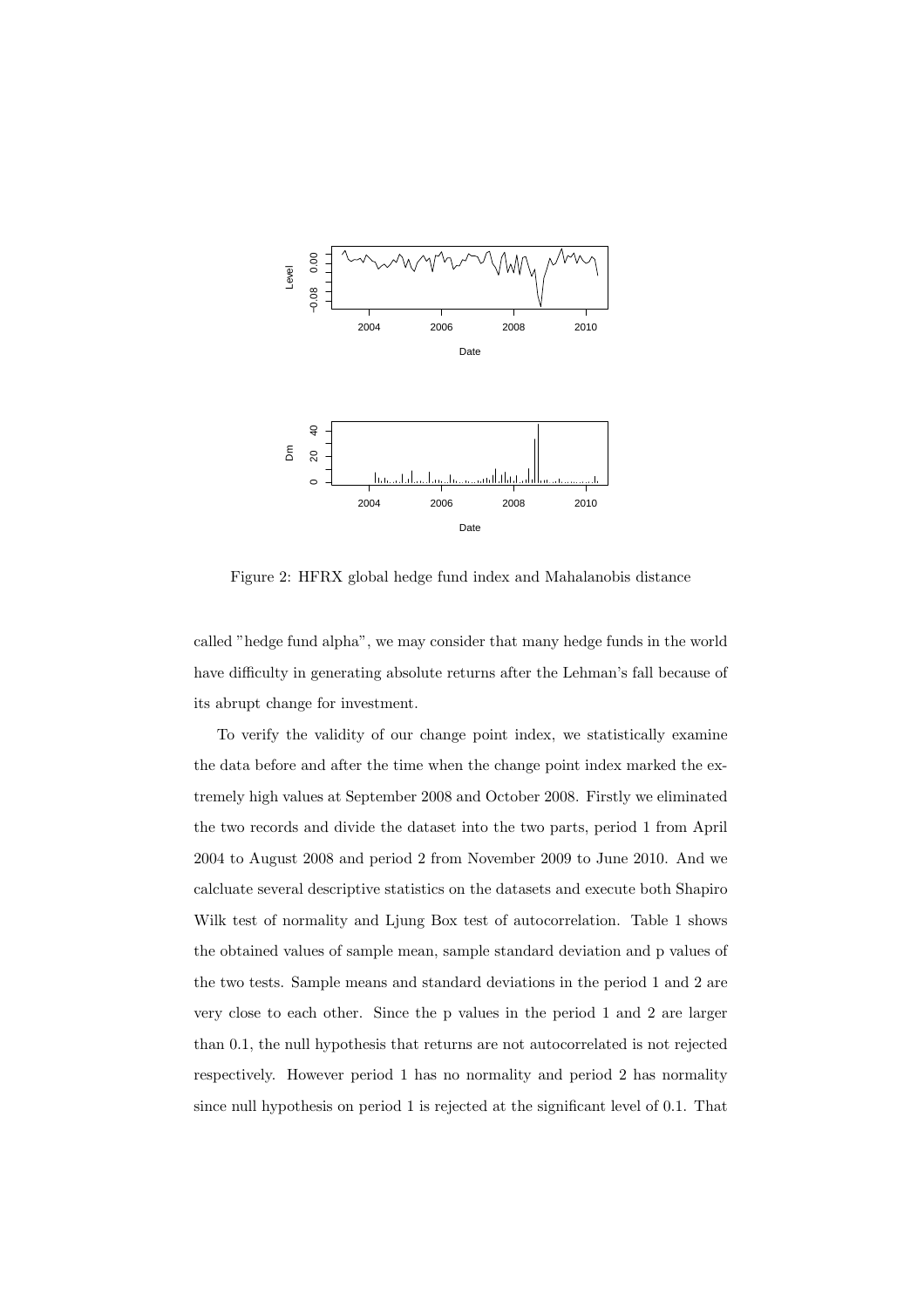

Figure 3: Intercept (alpha) and slope (beta) for HFRX global hedge fund index

|                    | period 1    | period 2    | entire period |
|--------------------|-------------|-------------|---------------|
| Mean               | 0.003682878 | 0.003597818 | 0.001720629   |
| Standard deviation | 0.01354429  | 0.01541439  | 0.01882657    |
| Shapiro Wilk test  | 0.09136079  | 0.485497    | 3.103738e-08  |
| Ljung Box test     | 0.1815455   | 0.271946    | 1.057707e-05  |

Table 1: Descriptive statistics on HFRX global hedge fund index

is, each distribution of the two periods are different each other

#### **3.2 Application to one minute data of foreign exchange**

As an example of fitting our framework to a large amount of financial timeseries data, we take up one minute's foreign exchange data from US Dollar to EURO. We obtained the data with 7331 observation time points from Bloomberg and fit the model (7) to the data. The data length is equivalent to about 5 days from the morning August 13th to the morning 18th 2012.

As is the case in the example of HFRX global hedge fund index in the previous section, Figure 5 shows a part of original time series and calculation results of our change point index, and Figure 3.1 shows movements of time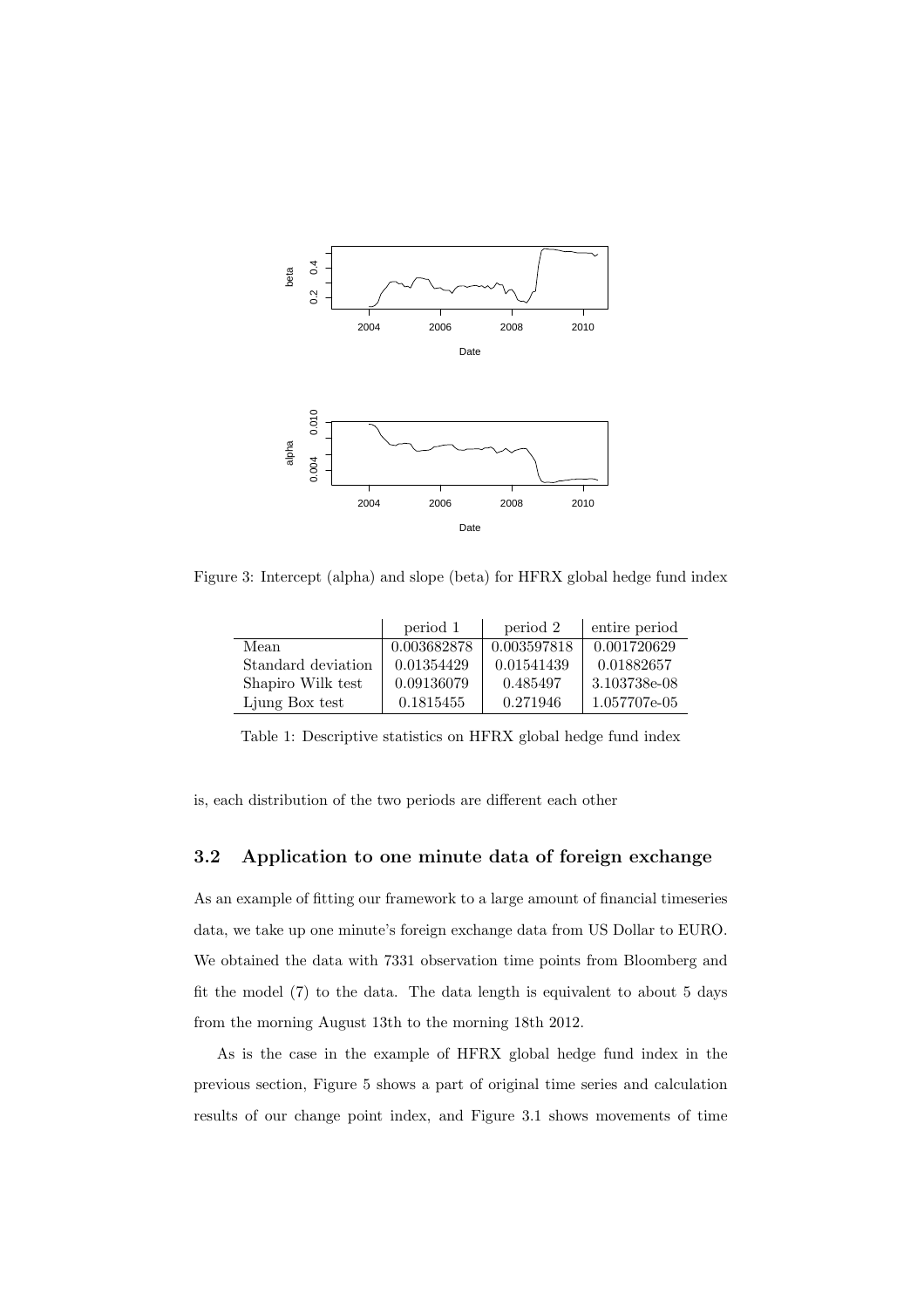varying parameter  $b_t$  and  $a_t$  within the same time period. From these figures, we found that  $a_t$  and  $b_t$  move inversely each other, and they abruptly move when a regime shift seems to happen. However, at this time we can not interpret the meaning of these inversely movements since we don't have enough knowledge concerning FX.



Figure 4: EURO-USD and Malahanobis distance

Calculation cost of our algorithm is so cheap as we mentioned that we could easily fit our framework to the dataset by using R installed in generic laptop PC<sup>1</sup>. In actual, it took only 1.6 CPU seconds to obtain this calculation result from data with 7331 records although our source code includes several for loop statements which become much computational load for interpreter programming language such as R, MATLAB, and so on. That is, it sufficiently works for the high frequency FX trading in milliseconds by simple arithmetic.

<sup>1</sup>Lenovo X220, Intel Core i7 CPU 2.80GHz, 8GB RAM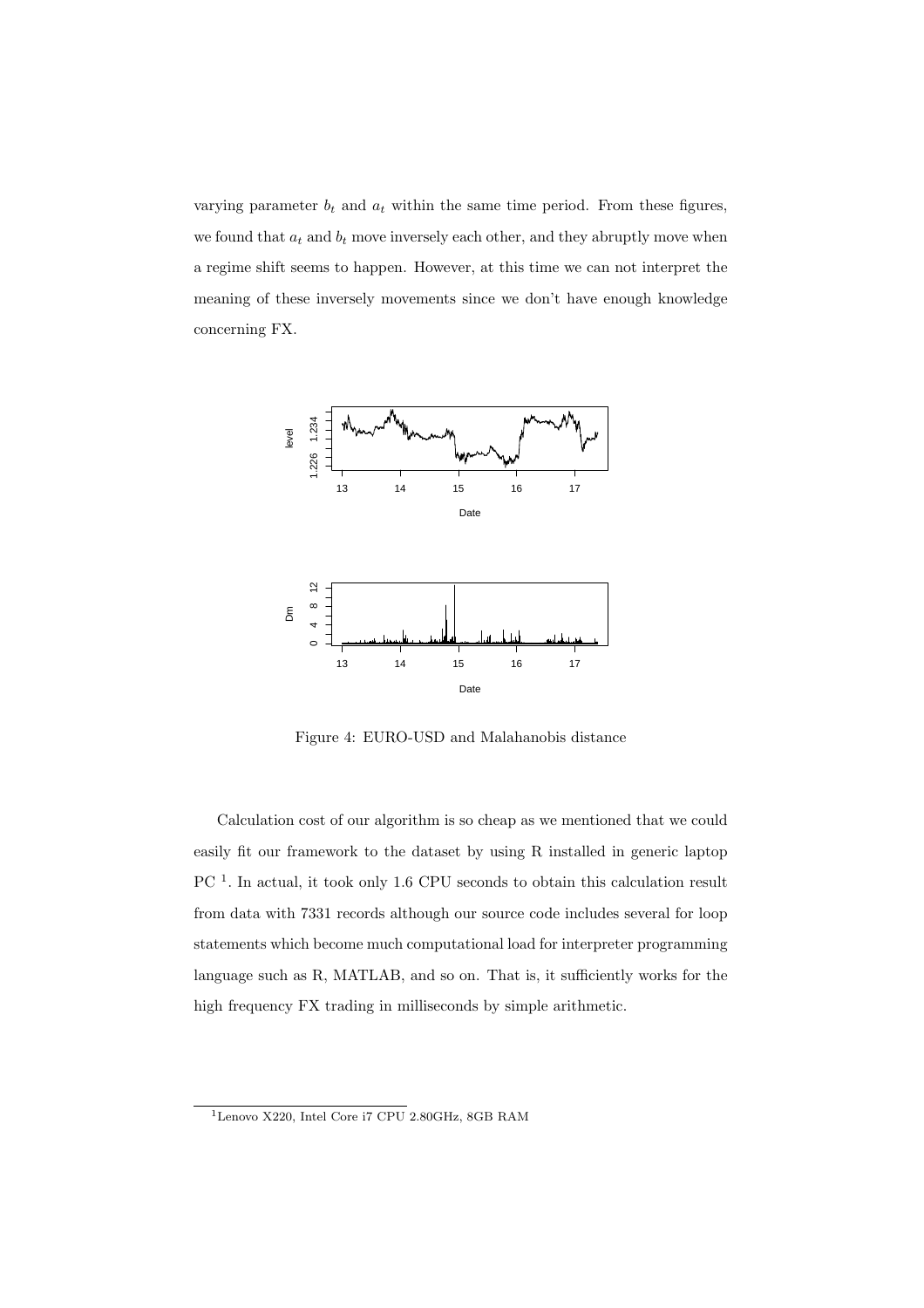

Figure 5: Intercept and slope for EURO-USD

## **4 Concluding remarks**

As was seen in section 3, we consider that our framework could work for financial time series which seem to have regime shifts, without using complicated statistical models and their fitting algorithms. In actual, our fitting program in R have about 60 lines in appendix.

Moreover, we also think that it is not difficult to extend our fitting algorithm for univariate timeseries to one for muitivariate timeseries. This is because our algorithm basically work if autocovariance of univariate time series of our algorithm was replaced to autocovariance matrix of multivariate time series in section 2.1. Now we try to do this work, and will introduce in the forthcoming paper.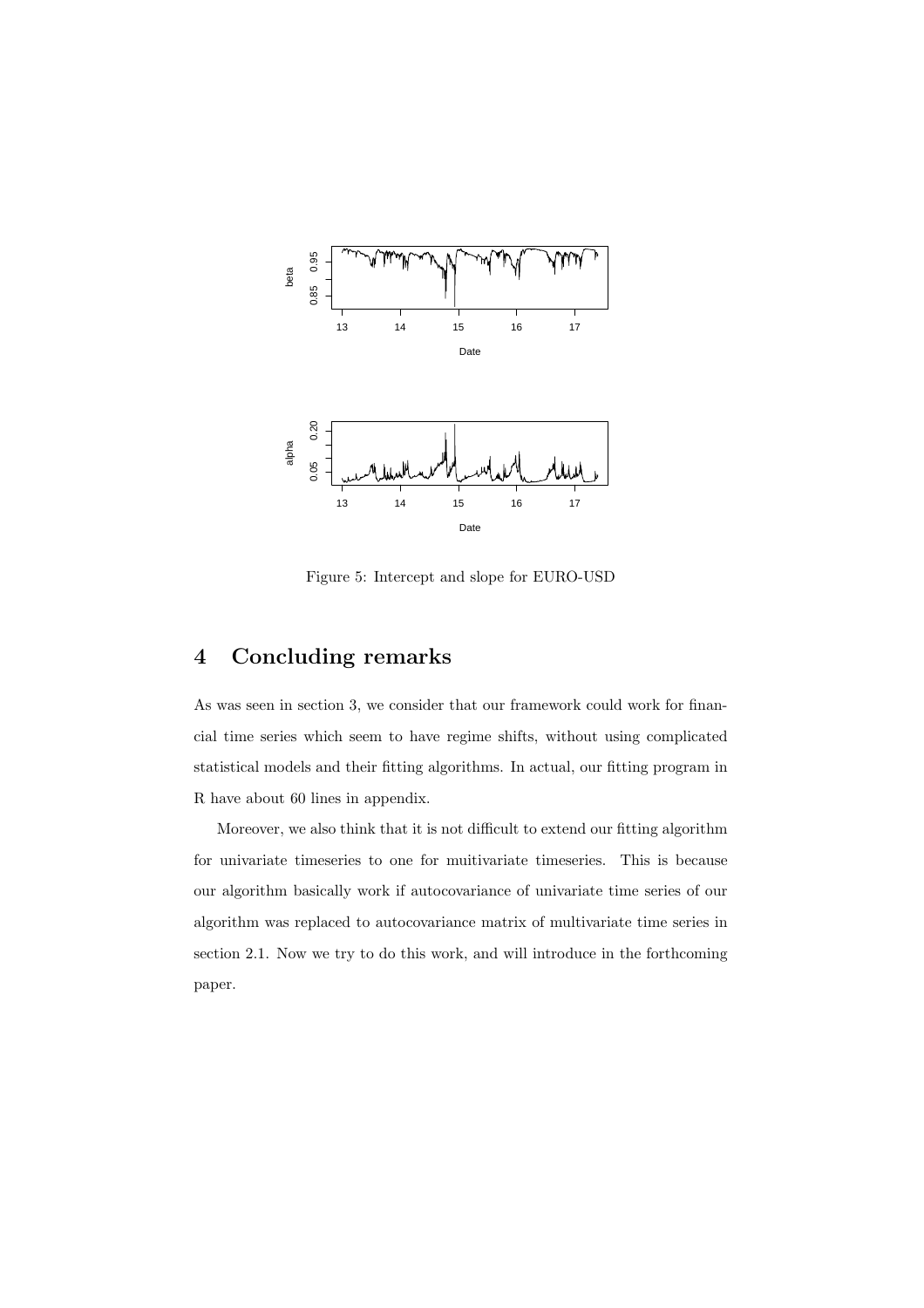#### **A An implementation of algorithm in section**

### **2.1 using R language**

The following function definition of R is an example of implementation of the algorithm in section 2.1. This program is so simple that it works in S-PLUS which is commercial distribution of S language and an ancestor of R. Note that for better code readability we dare to write many for loop statements although it costs more computational time.

```
EWSA=function(x,k=2,l=10,r=0.99){
  mu0 = mean(x[1:1])C0=acf(x[1:l],plot=F,type="cov",lag.max=k)$acf
   container=NULL
   for(i in 1:k}{
      tmp=NULL
      for(j in 1:k){
         tmp[j]=as.numeric(C0)[abs(i-j)+1]}
      container=rbind(container,tmp)
   }
   a0=solve(container,C0[2:(k+1)])
  x.hat0=t(a0)%*%(x[1:1][1:k]-mu0)+mu0sigma2.0=ar(x[1:l],aic=F,order.max=k)$var
  mu.t=NULL
  C.t=list()
   a.t = list();
   x.hat.t=NULL
   sigma2.t=NULL
  Dm=NULL
  Dl=NULL
  mu.t[1]=mu0C.t[[1]]=as.numeric(C0)
   a.t[[l]]=a0
   sigma2.t[l]=sigma2.0
   for(i in 1:(l-1)){
      C.t[[i]]=rep(NA,k+1)a.t[[i]]=rep(NA,k)}
   for(i in (l+1):length(x)){
      mu.t[i]=r*mu.t[i-1]+(1-r)*x[i]tmpC=NULL
      for(j in 1:(k+1)){
         tmpC[j]=(x[i]-mu.t[i])*(x[i-j+1]-mu.t[i])}
      C.t[[i]] = r*C.t[[(i-1)]] + (1-r)*tmpC
```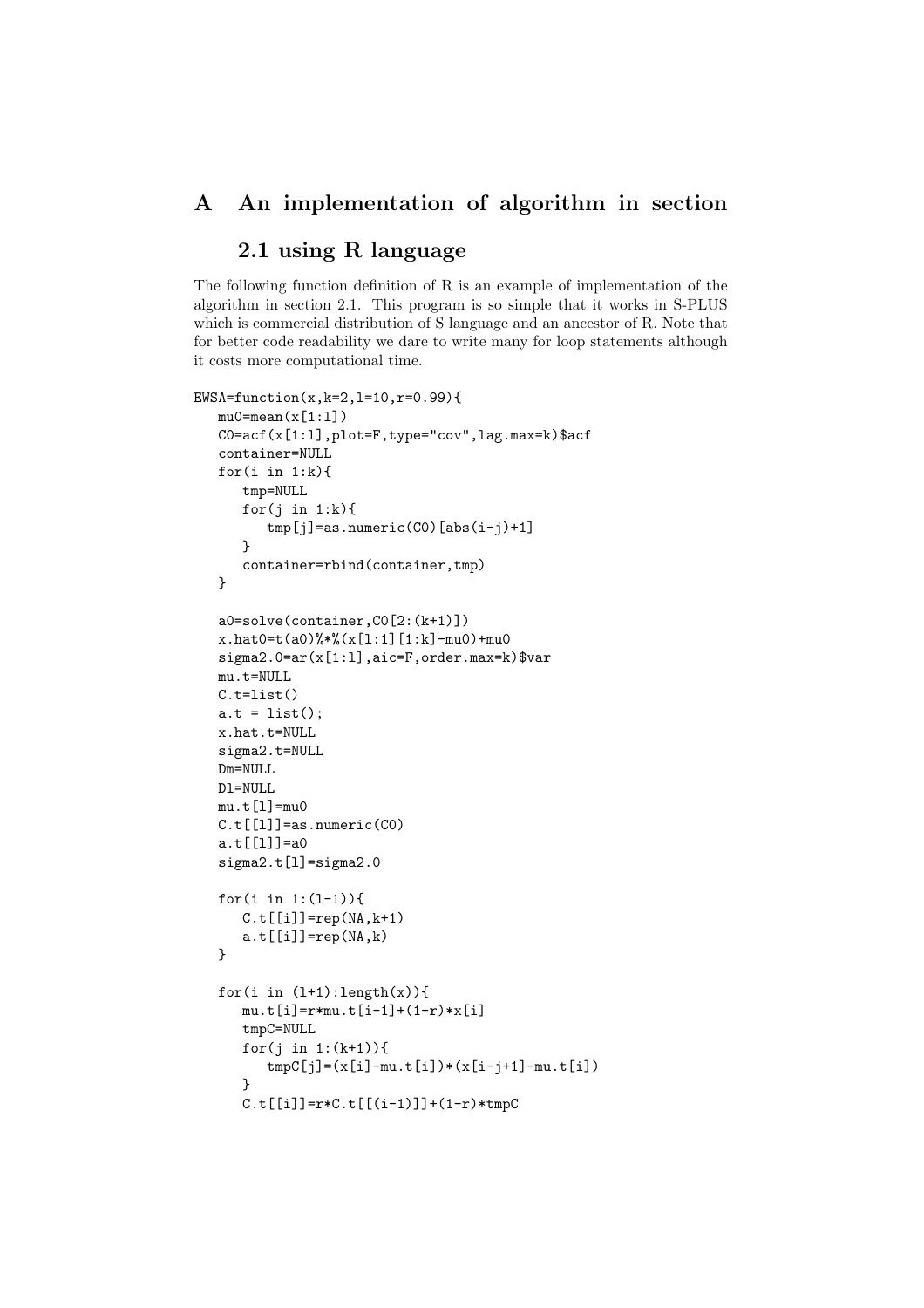```
container=NULL
   for(m \in 1:k){
      tmp=NULL
      for(n in 1:k){
         tmp[n]=as.numeric(C.t[[i]])[abs(m-n)+1]}
      container=rbind(container,tmp)
   }
   a.t[[i]]=solve(container,C.t[[i]][2:(k+1)])
   x.hat.t[i+1]=t(a.t[[i]])\*\(x[i:1][1:k]-mu.t[i])+mu.t[i]signa2.t[i]=r*singma2.t[i-1]+(1-r)*(x[i]-mu.t[i])^2if(i!=length(x)){
      Dm[i]=(x[i+1]-x.hat.t[i])^2/sigma2.t[i]}
}
return(list(k=k,mu.t=mu.t,C.t=C.t,a.t = a.t,x.hat.t=x.hat.t,sigma2.t=sigma2.t,Dm=Dm,series=x))
```
#### Arguments

}

- *•* x : univariate time series data.
- *•* k : order of AR.
- 1 : the number of samples used for computing initial values.
- *•* r : weight.

Value

*•*

- *•* mu.t : time varying mean.
- *•* C.t : time varying autocovariance.
- **a.t** : time varying coefficients of AR.
- *•* x.hat.t : predicited value of AR.
- *•* sigma2.t : time varying variance of error term.
- *•* Dm : Mahalanobis distance.
- *•* x : original time series.

## **References**

[1] Baum, L. E. and Petrie, T. (1966). Statistical Inference for Probabilistic Functions of Finite State Markov Chains. The Annals of Mathematical Statistics 37 (6), 1554-1563.